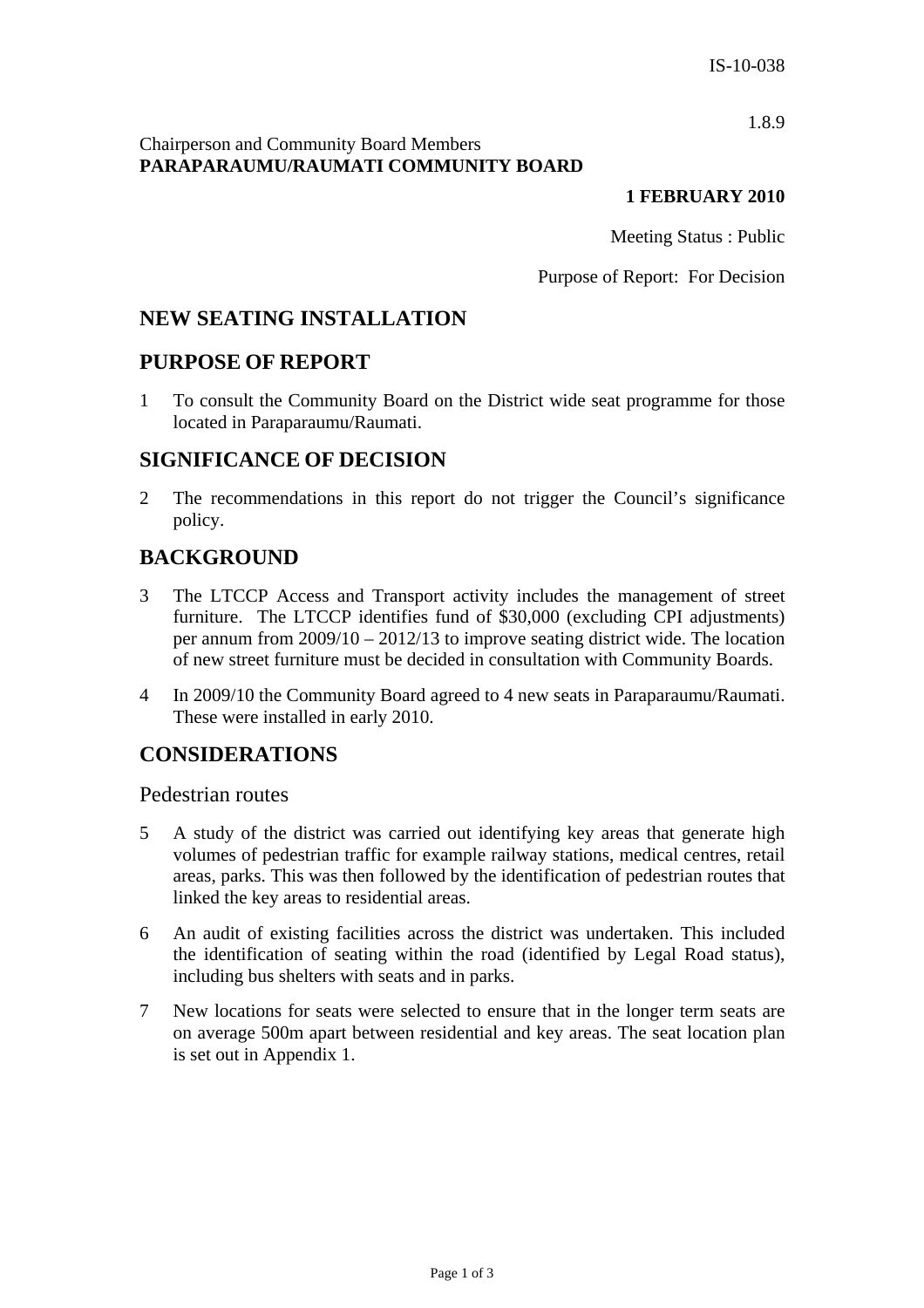## Financial Considerations

8 The LTCCP identifies \$30,000 per annum for the installation of new seating across the district.

### Legal Considerations

9 No legal issues have been identified.

## Delegation

10 Under the Governance Structure 2010-13, approved by Council 11 November 2010. Paraparaumu/Raumati Community Board has as an objective.

*"make decisions about local priority ranking as they relate to the undertaking of local works and services"* 

#### Consultation

11 Consultation was undertaken at the activity level as part of the LTCCP process. No further consultation is to be undertaken, although courtesy letters will be sent to any residential properties where seating may be installed on road land outside their boundary.

#### Publicity Implications

12 The public will be notified through a press release.

#### Policy Implications

13 There are no policy implications for this activity.

## **RECOMMENDATIONS**

14 The Community Board agree to the list of sites for seating in Paraparaumu/Raumati as set out in Appendix 1.

**Report prepared by: Approved for submission by:** 

**Tiffany Jackson SCHOOL TRAVEL PLAN COORDINATOR** 

**Sean Mallon GROUP MANAGER INFRASTRUCTURE SERVICES** 

## **ATTACHMENTS:**

Appendix 1 Map & list